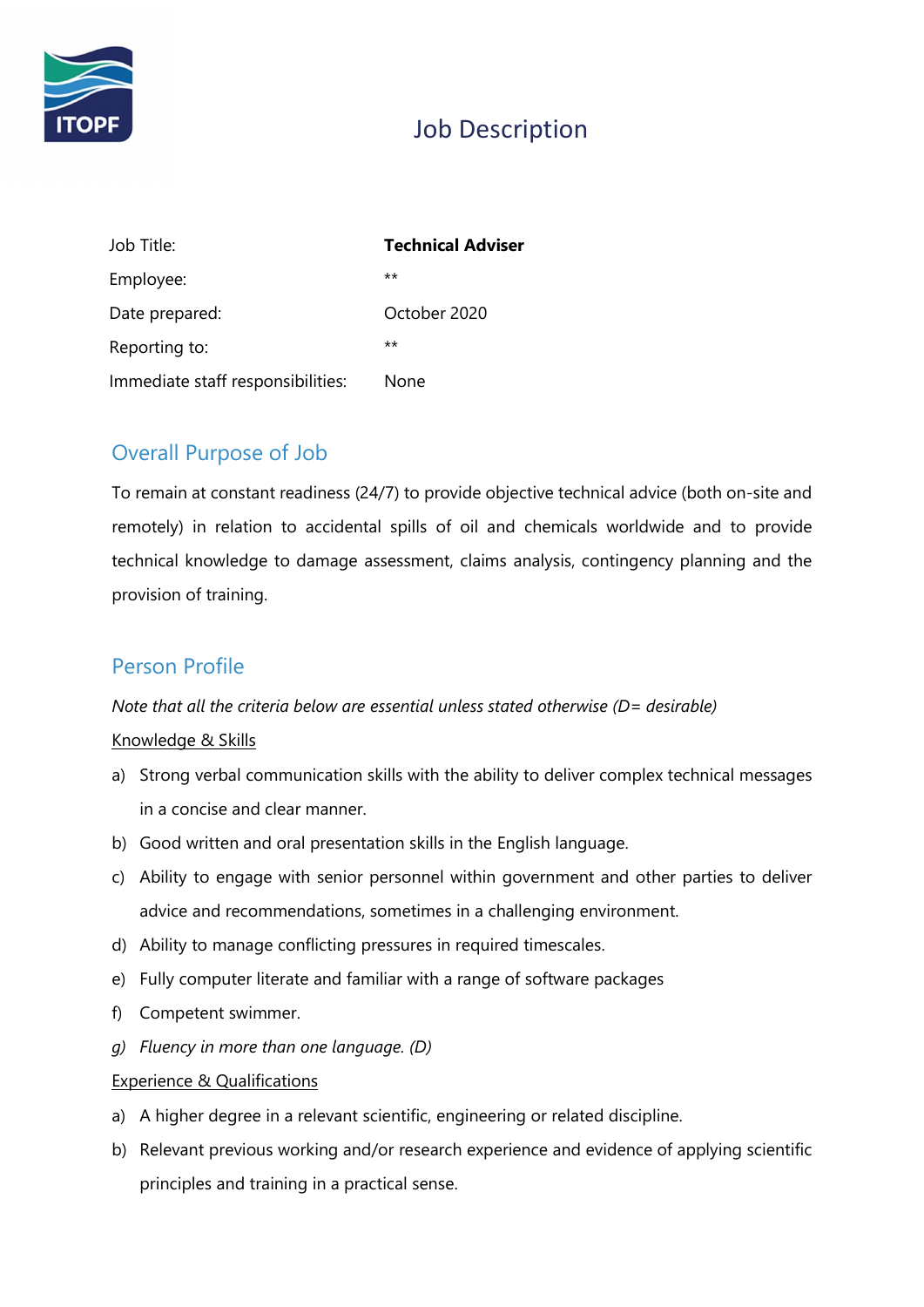- c) Relevant practical experience of pollution control and/or the effects of pollution on marine resources (D)
- d) Working experience of travelling under stressful and demanding conditions.
- e) Experience of working long hours when required
- f) Full UK/European driving licence.

#### Personal Qualities

- a) Confident, with a professional, diplomatic, respectful and patient manner.
- b) Strong interpersonal and teamwork skills.
- c) Confident traveller.
- d) Well organised
- e) Pays attention to detail and accuracy.

#### **Circumstances**

a) Willing and able to be available on a continuous basis (24/7) throughout the year and to travel extensively, sometimes at a few hours' notice, to incidents anywhere in the world (where it is safe to do so) irrespective of personal inconvenience.

#### Fundamental Job Functions

The role can require the following activities to be undertaken in tropical, temperate and polar conditions. Appropriate training and equipment will be provided.

Be able to:

- a) Function effectively and maintain professionalism during long working days and over extended periods in physically and mentally demanding circumstances.
- b) Climb a ship boarding ladder or pilot ladder to board a vessel.
- c) Walk and scramble, sometimes for several hours, over rough or uneven ground and includes ascending steep hills.
- d) Manual Handling and operation of spill response equipment on the shoreline and onboard response vessels.
- e) Undertake voyages in small boats, sometimes in rough sea conditions, with transfers between different boats and the shoreline.
- f) Undertake safety training that includes the physical demands of Helicopter Underwater Escape Training, Personal Sea Survival Training and Arctic Field Survival Training.
- g) Fly in and climb in and out of small aircraft and helicopters.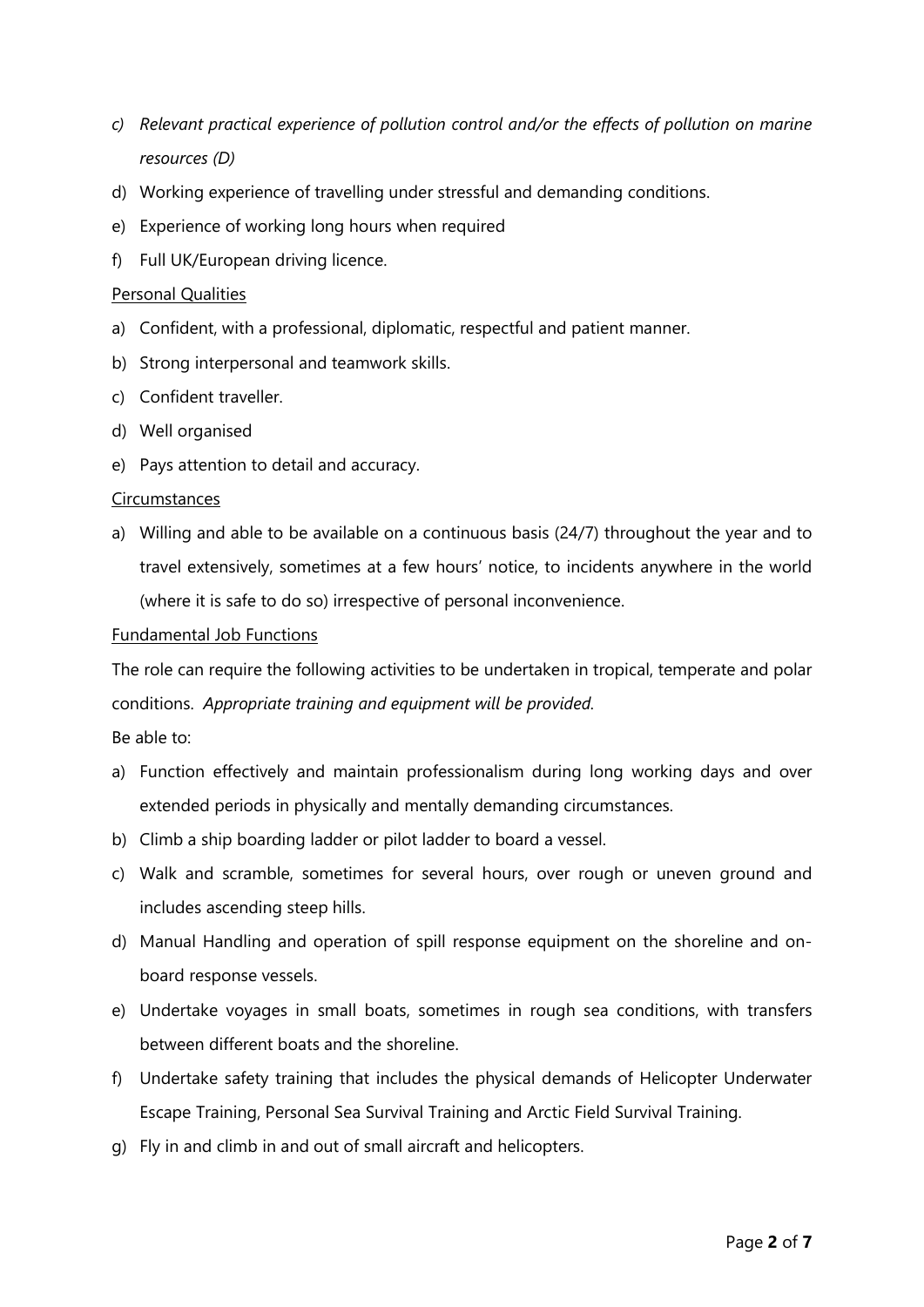# Principal Responsibilities

### 1) Response to marine spills

On site:

- a) Provide advice on appropriate/effective response strategies and methods to mitigate damage to those in authority and/or having responsibility, sometimes in hostile or uncooperative situations, in order to promote effective spill response.
- b) To facilitate and sometimes initiate a response on behalf of the shipowner and insurers, in consultation with the ITOPF anchor, and including where necessary, the organisation and importation of equipment, materials and personnel, in coordination with the Technical and Support Team as needed.
- c) Undertake aerial reconnaissance and boat/shoreline surveys, to assist with the reporting of oil movement and the monitoring of contaminated or threatened shorelines, sensitive resources and effectiveness of clean-up operations.
- d) Monitor the response operation, investigate any damage to the environment and economic resources and evaluate the consequences. Record and report findings concisely and promptly to the ITOPF anchor, P&I Club case handlers, shipowners, IOPC Funds, and others as appropriate, both written and verbal, sometimes under extreme time pressure and at inhospitable hours of the day.
- e) Contribute technical advice to the P&I Club/IOPC Funds' and shipowner's strategy for managing the incident and handling any subsequent claims for compensation.
- f) Liaise with and co-ordinate work of technical experts involved in an incident as appropriate. Coordinate and/or arrange for samples to be taken and analysed as necessary.
- g) If appropriate, and within ITOPF's sphere of expertise, respond to requests for facts and interviews from the media.
- h) Liaise with authorities, politicians, senior government officials, senior industry personnel and others, as appropriate, to discuss technical aspects of the incident (as they relate to the work of ITOPF) and to explain complex issues, such as response strategies, damage assessment, liability and compensation, preparation and submission of claims, etc. in a readily understandable manner.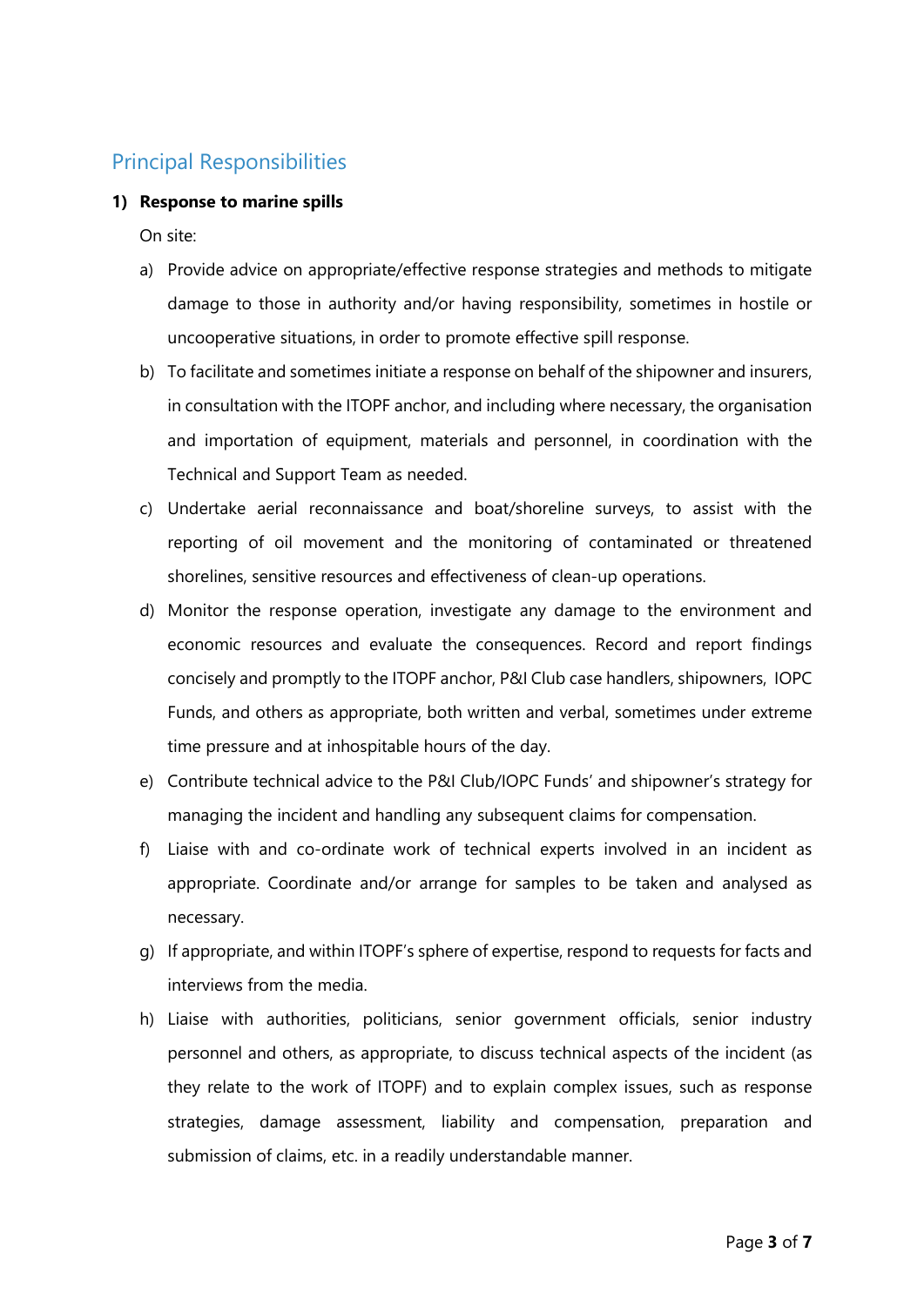- i) Where necessary, facilitate joint monitoring programmes to delineate damage and/or to determine the extent of any preventative measures and/or restoration required.
- j) Undertake repeat visits to the spill site to monitor progress, address problems and to further investigate damage claims as needed.

### Office based:

- a) To carry the 24-hr emergency pager when required and to react to any messages promptly and appropriately.
- b) In conjunction with Technical Managers and the Technical Director, evaluate, on an emergency basis, the seriousness of any incidents reported to ITOPF and the need for further notifications to be made (e.g. to contacts in the affected country) and/or ITOPF's attendance on site.
- c) For spills personally attended or involved with, monitor developments and the activities of those involved in the response and consider, in consultation with the anchor, whether a repeat visit to site is required.
- d) Provide verbal and written technical advice and case-specific assessments (e.g. on risk or environmental sensitivities) often under tight time constraints and out of office hours.
- e) Liaise with, and oversee the work of, other technical experts engaged on behalf of the shipowner, P&I Club and/or IOPC Funds, as appropriate, and with input from the anchor and/or managers.
- f) Liaise with, and report to, the P&I Club case handler and/or IOPC Funds and provide reports on the developments of the incident as needed.

### 2) Damage Assessment and Claims Analysis

- a) . Investigate the scientific, technical and financial aspects of alleged damage to economic resources and the environment, in conjunction with the Technical and Support Team as needed, sometimes through on-site inspections and sometimes remotely.
- b) Hold discussions with claimants and other parties as appropriate to establish facts or to give advice on the operation of the compensation regimes, claims preparation and submission, claims admissibility and the claims assessment process, including ITOPF's role.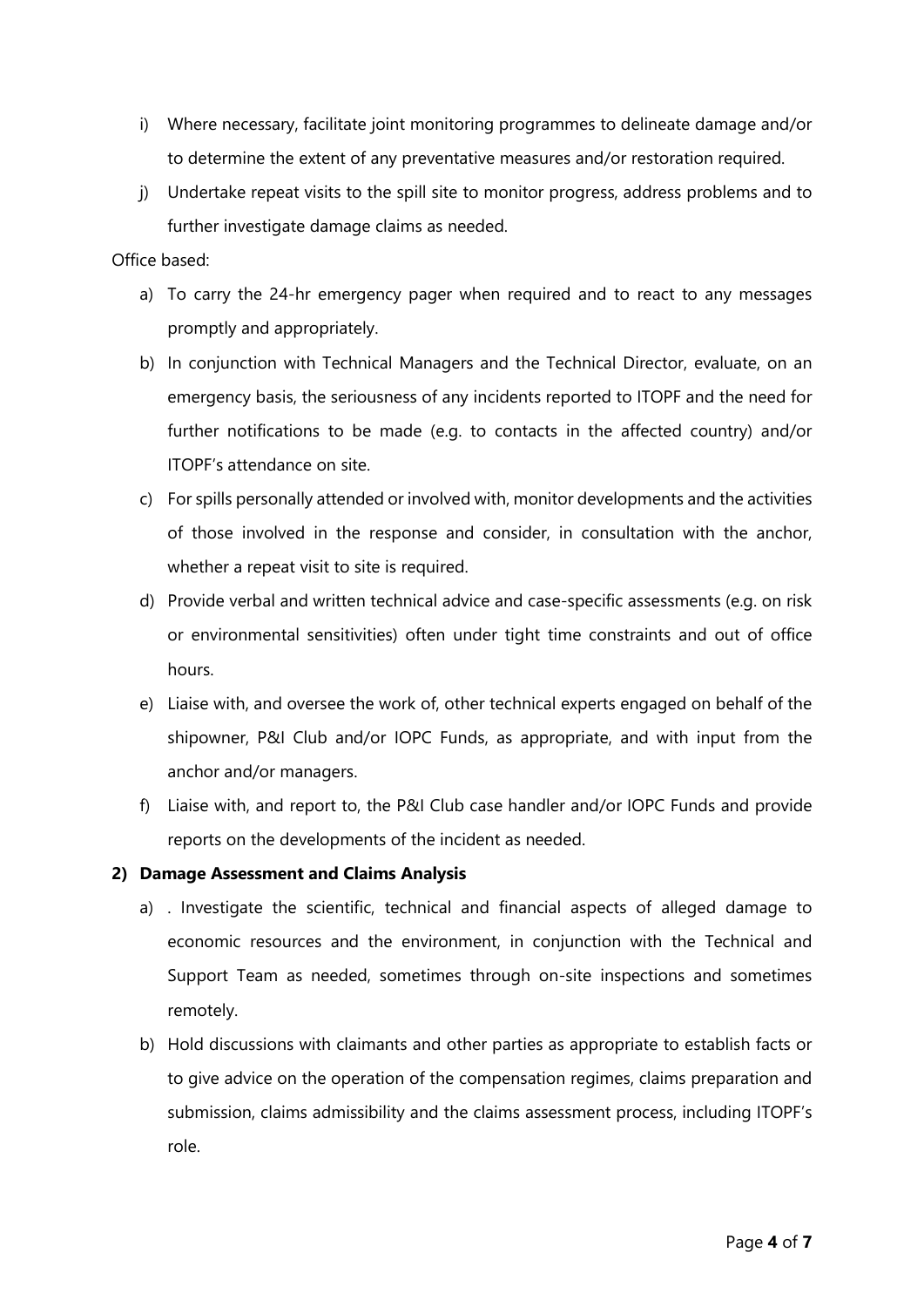- c) Prepare claims assessments and reports for consideration by those paying compensation in a timely manner, in conjunction with the Technical and Support Team as needed.
- d) Define, co-ordinate and monitor the programme of work of other experts engaged by P&I Clubs and IOPC Funds to assist with the investigation of damage and/or assessment of claims, as appropriate, and with input from more senior technical colleagues.

### 3) Contingency Planning and Advisory Work

- a) Use ITOPF's in-house expertise to advise government authorities/agencies and shipping and oil industry organisations internationally on preparedness and response to accidental oil and chemical spills in order to help them to develop effective policies worldwide.
- b) Review and comment on government and industry contingency plans internationally. Gather and analyse detailed information to assist with contingency planning assignments. Attend on-site to provide advice and/or attend exercises to test contingency plans, as necessary.
- c) Undertake studies on specific oil/HNS preparedness and response related topics for international organisations, government agencies and others as requested (e.g. risk assessments).
- d) Help to establish and maintain the IOPC Fund claims admissibility guidelines and provide advice on interpretation, including technical contributions to text, as appropriate.
- e) Identify and maintain contacts with R&D organisations and contribute to their R&D programmes as required, provide experience-based advice on R&D programmes and at R&D conferences, seminars and workshops.

### 4) Training and Information

a) Provide presentations and, where necessary written papers, for external training courses, seminars and conferences to all levels of personnel involved in oil or HNS spills, as well as other professionals with a wider interest in these issues (e.g. politicians, lawyers, civil servants, academics)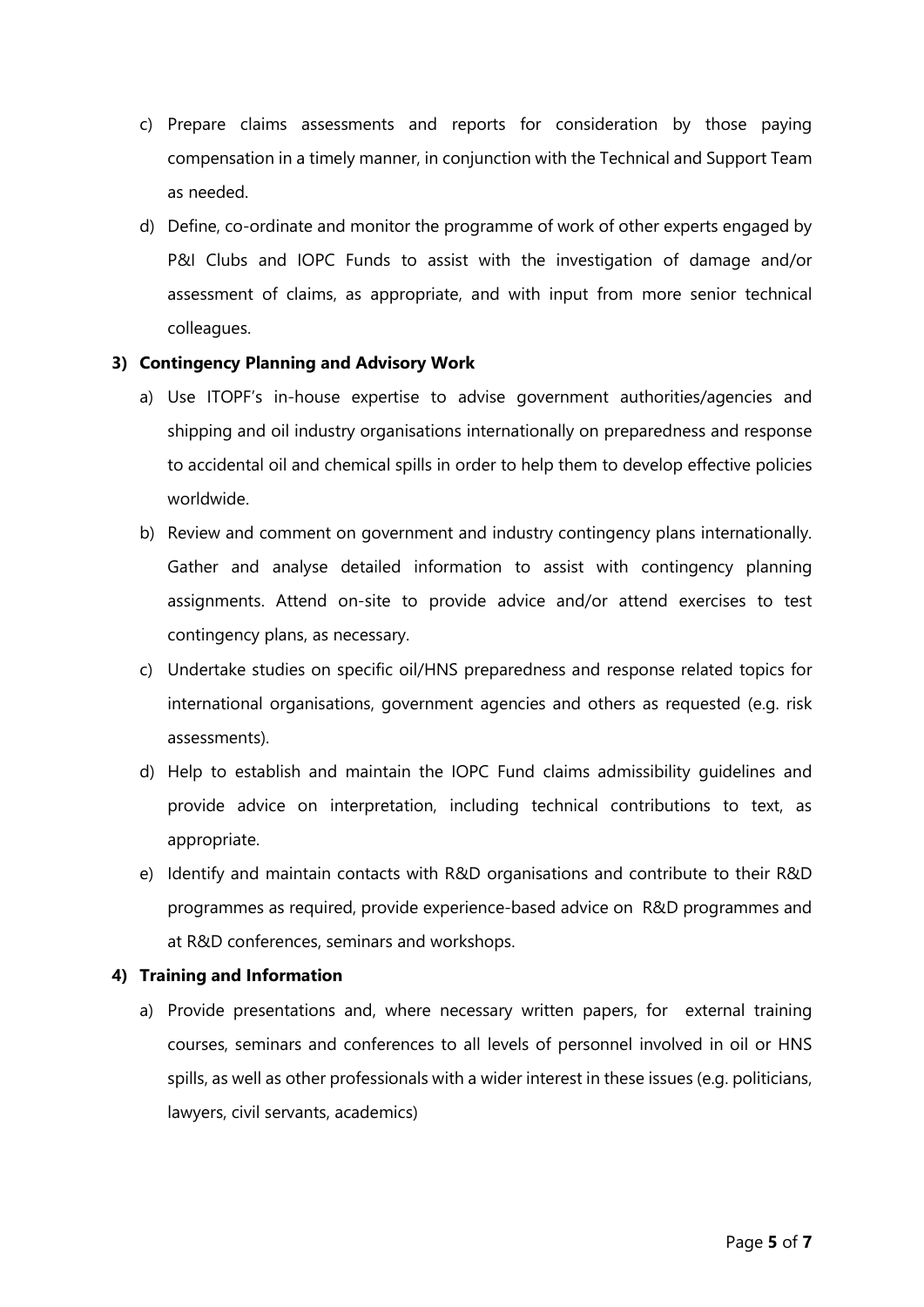- b) Organise and participate in internal and external oil/HNS spill drills and exercises, (e.g. in-house HNS exercises, oil and shipping company exercises, OSRO's). Provide critiques of these exercises as appropriate.
- c) Maintain awareness of developments in oil spill response techniques and the fate and effects of oil and chemicals in the marine environment, as well as of other issues of consequence, (such as legislation, commercial issues, new technologies). Share the specialised technical knowledge gained with the technical team, for example, through participation in the ITOPF internal working groups.
- d) Contribute to the maintenance of ITOPF's relationships with government and industry bodies, including but not limited to; lead authorities and supporting government agencies worldwide, P&I Clubs, IOPC Funds, IMO, EMSA, OSROs, shipowners, Salvors and Salvage Consultants, IPIECA, ICS, INTERTANKO and OCIMF.
- e) Identify opportunities to utilise in-house information to prepare papers/articles and to represent ITOPF at international and national fora concerned with oil and chemical pollution.
- f) Contribute to the technical content of ITOPF publications, website and other material as needed, and identify potential improvements or additions where appropriate.
- g) Assist with the organisation of internal training courses for ITOPF staff (e.g. technical information exchange workshops, HNS response training, sea survival, HUET, HAZWOPER), prepare and present in-house briefings and invite and host guest speakers to give talks on specific topics.

### Other Responsibilities

- a) Assist the Technical Director and Technical Managers with the activities of the Technical Team as requested.
- b) Contribute to the development of ITOPF's Strategic Objectives, fulfilling and implementing strategic tasks assigned in good time.
- c) Promote the role and work of ITOPF to governments, the global shipping industry and the spill response community internationally.